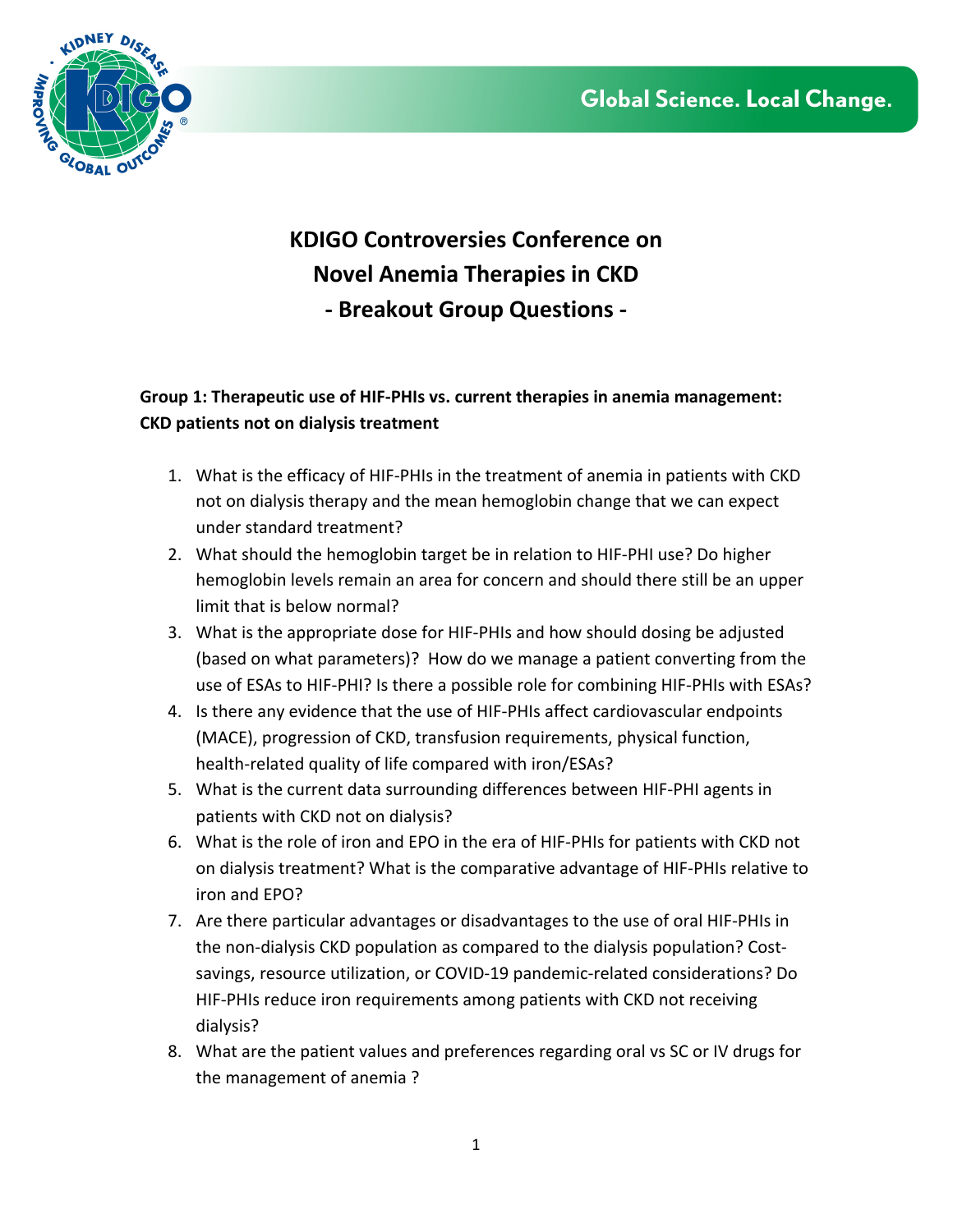

**Group 2: Therapeutic use of HIF-PHIs vs. current therapies in anemia management: CKD patients treated with dialysis (patients incident and prevalent to dialysis)** 

- 1. What is the efficacy of HIF-PHIs in the treatment of anemia in patients on dialysis therapy and the mean hemoglobin change that we can expect under standard treatment? Does this differ from patients with CKD not on dialysis treatment? Does this differ among patients treated with hemodialysis versus peritoneal dialysis?
- 2. What should the hemoglobin target be in relation to HIF-PHI use? Do higher hemoglobin levels remain an area for concern and should there still be an upper limit that is below normal?
- 3. What is the appropriate dose for HIF-PHIs and how should dosing be adjusted (based on what parameters)? How do we manage a patient converting from the use of ESAs to HIF-PHI? Is there a possible role for combining HIF-PHIs with ESAs? Are there subgroups who are hyporesponsive to HIF-PHIs?
- 4. Is there any evidence that the use of HIF-PHIs affect cardiovascular endpoints (MACE), transfusion requirements, physical function, health-related quality of life compared with iron/ESAs? Are there any differences between the incident vs prevalent dialysis populations?
- 5. What is the current data surrounding differences between HIF-PHI agents in patients treated with dialysis?
- 6. What is the role of iron and EPO in the era of HIF-PHIs for patients on dialysis therapy? Are there advantages or disadvantages to the use of oral HIF-PHIs as opposed to current therapeutic options in the dialysis population? What should be the optimal strategy to treat anemia in the hemodialysis population, including the incorporation or prioritization of currently available therapies and novel therapies?
- 7. Are there advantages or disadvantages to HIF-PHI use in patients who are hyporesponsive to ESAs or iron? Cost-savings, resource utilization, or COVID-19 pandemic-related considerations? Do HIF-PHIs reduce iron requirements among patients receiving dialysis?
- 8. Are there subgroups for which HIF-PHIs might be particularly beneficial, such as patients receiving home dialysis therapies?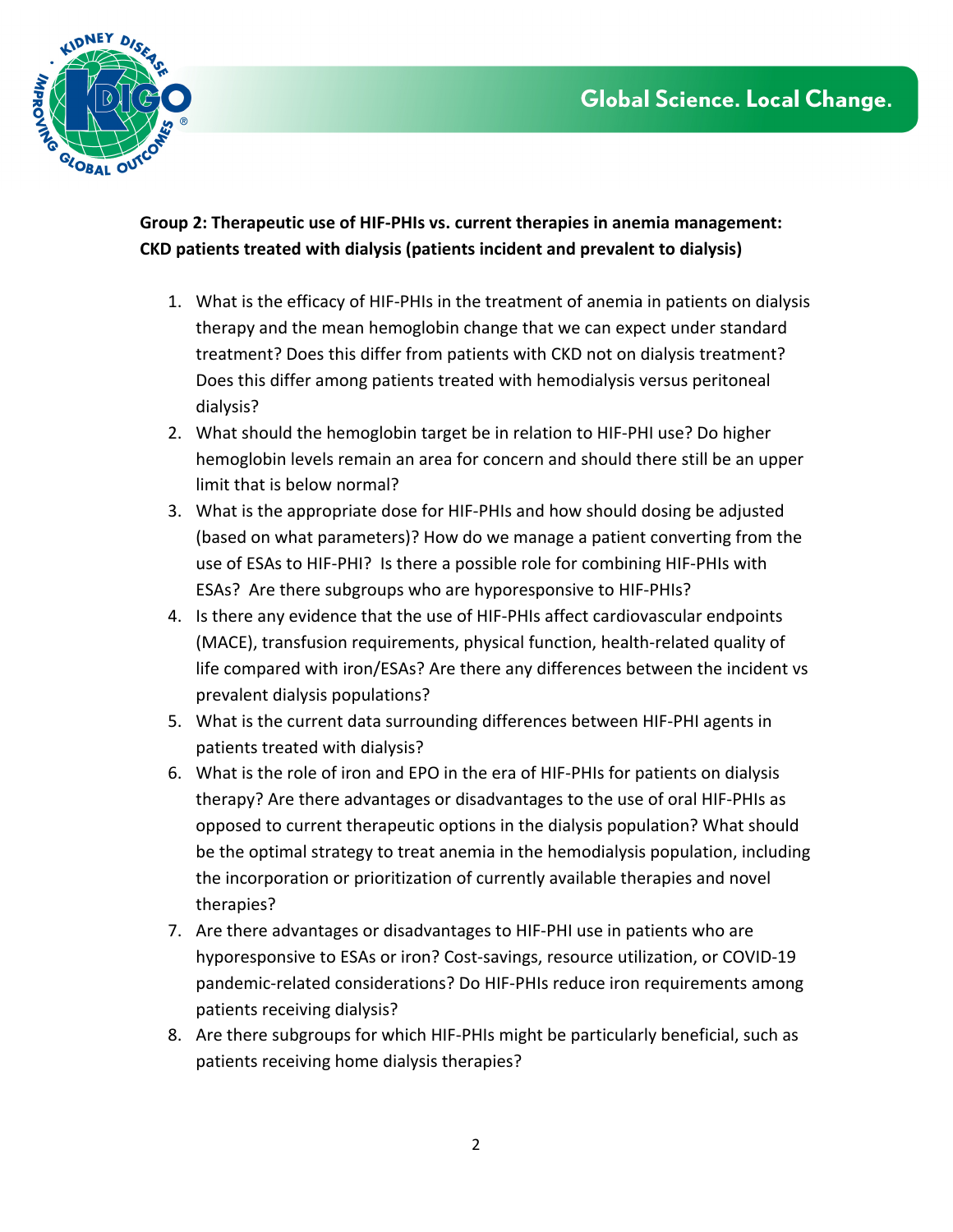

## **Group 3: Safety profile of HIF-PHIs in CKD anemia management**

- 1. What are the current available safety data surrounding use of HIF-PHIs in different populations: patients not on dialysis; patients who are incident or prevalent to dialysis? Is there any evidence that safety differs by level of GFR or inflammatory states or degree of anemia?
- 2. Does the use of HIF-PHIs apply to anemia of CKD in kidney transplant populations with low eGFR and anemia? Pediatric populations? Older adults? Patients with underlying liver disease, polycystic kidney disease, or diabetic retinopathy? Immunosuppressed patients (e.g., due to underlying GN)? Patients with AKI?
- 3. What parameters should be monitored during the treatment of anemia when using HIF-PHIs? Are there novel biomarkers or testing that should be made available to help with safety monitoring? What toxicities should providers monitor?
- 4. Are there theoretical or known safety differences between various HIF-PHI agents that are available or being developed in phase II/III trials?
- 5. What long-term post-marketing data may be needed given the potential unanticipated actions of HIF-PHIs? What theoretical risks may remain to be of concern (e.g., oncologic)?
- 6. Are there drug-drug interactions that should be considered with the use of HIF-PHIs?
- 7. Are there CKD subgroups for which HIF-PHIs use might be harmful? Are there concerns related to AKI or CKD progression?